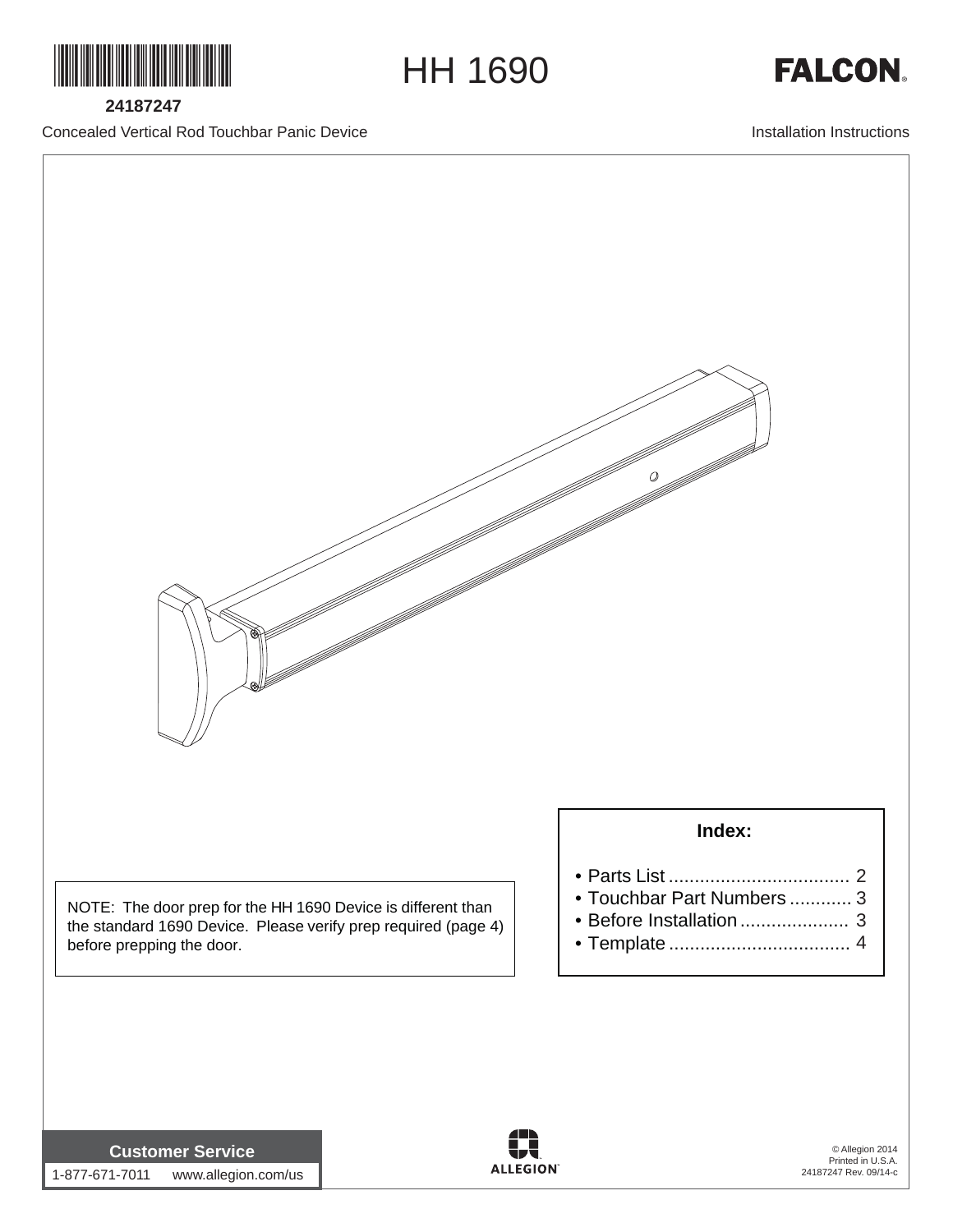## PARTS LIST



2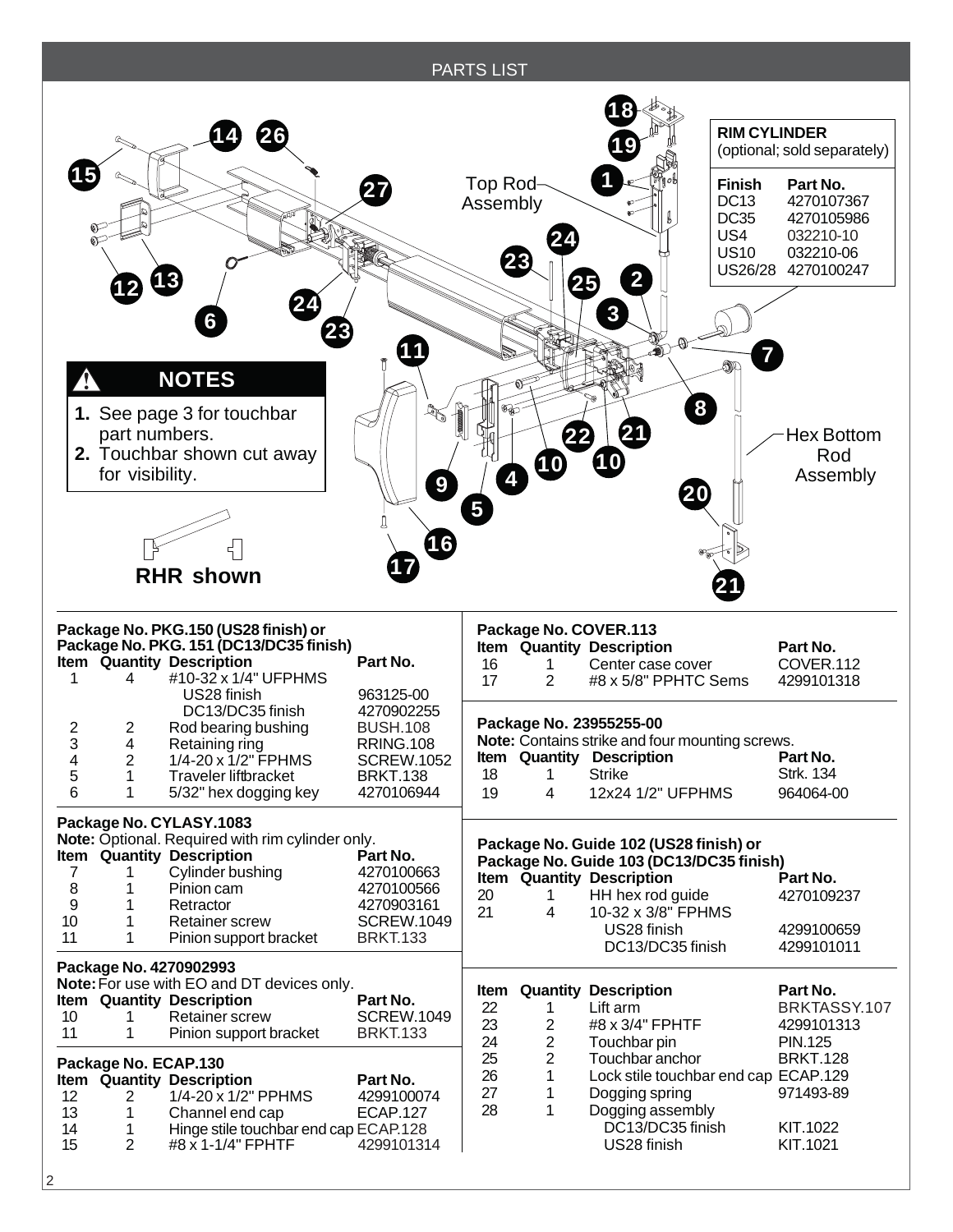

## **TOUCHBAR PART NUMBERS**

|                    |                                          |                                       | 30" Nominal Device Length  36" Nominal Device Length  42" Nominal Device Length  48" Nominal Device Length  <br>(24.785" Extrusion Length) (30.785" Extrusion Length) (36.785" Extrusion Length) (42.785" Extrusion Length) |                                              |                                                 |                                |                                          |                                              |
|--------------------|------------------------------------------|---------------------------------------|-----------------------------------------------------------------------------------------------------------------------------------------------------------------------------------------------------------------------------|----------------------------------------------|-------------------------------------------------|--------------------------------|------------------------------------------|----------------------------------------------|
| <b>Finish</b>      | <b>Without</b><br><b>Dogging</b><br>Hole | <b>With</b><br><b>Dogging</b><br>Hole | <b>Without</b><br><b>Dogging</b><br>Hole                                                                                                                                                                                    | <b>With</b><br><b>Dogging</b><br><b>Hole</b> | <b>Without</b><br><b>Dogging</b><br><b>Hole</b> | With<br><b>Dogging</b><br>Hole | <b>Without</b><br><b>Dogging</b><br>Hole | <b>With</b><br><b>Dogging</b><br><b>Hole</b> |
| DC <sub>13</sub>   | EXT.825                                  | <b>EXT.828</b>                        | EXT.399                                                                                                                                                                                                                     | EXT.609                                      | EXT.439                                         | <b>EXT.736</b>                 | EXT.443                                  | EXT.739                                      |
| DC35               | EXT.826                                  | EXT.829                               | EXT.400                                                                                                                                                                                                                     | EXT.631                                      | EXT.441                                         | <b>EXT.737</b>                 | EXT.444                                  | EXT.740                                      |
| US <sub>3</sub>    | EXT.2323                                 | EXT.2351                              | EXT.2324                                                                                                                                                                                                                    | EXT.2355                                     | EXT.2341                                        | EXT.2359                       | EXT.2298                                 | EXT.2363                                     |
| <b>US10</b>        | EXT.2333                                 | EXT.2352                              | EXT.2334                                                                                                                                                                                                                    | EXT.2356                                     | EXT.2345                                        | EXT.2360                       | EXT.2303                                 | EXT.2364                                     |
| US <sub>26</sub>   | EXT.2338                                 | EXT.2353                              | EXT.2339                                                                                                                                                                                                                    | EXT.2357                                     | EXT.2349                                        | EXT.2361                       | EXT.2304                                 | EXT.2365                                     |
| US <sub>26</sub> D | EXT.2340                                 | EXT.2354                              | EXT.2289                                                                                                                                                                                                                    | EXT.2358                                     | EXT.2350                                        | EXT.2362                       | EXT.2294                                 | EXT.2366                                     |
| <b>US28</b>        | EXT.830                                  | <b>EXT.827</b>                        | <b>EXT.398</b>                                                                                                                                                                                                              | EXT.608                                      | EXT.438                                         | EXT.646                        | EXT.442                                  | <b>EXT.738</b>                               |

## **BEFORE INSTALLATION**

- 1. **Check "Parts List" (see page 2).**
- 2. **Prepare door using template on page 4.**
- 3. **Set initial rod lengths (see ININST.1002 page 11). Rods are factory set for standard 7' door.**
- 4. **If door width is non-standard, cut device (see ININST.1002 page 12).**
- 5. **If necessary, re-hand device (see ININST.1002 page 11).**
- 6. **Continue with installation instructions in sheet ININST.1002.**